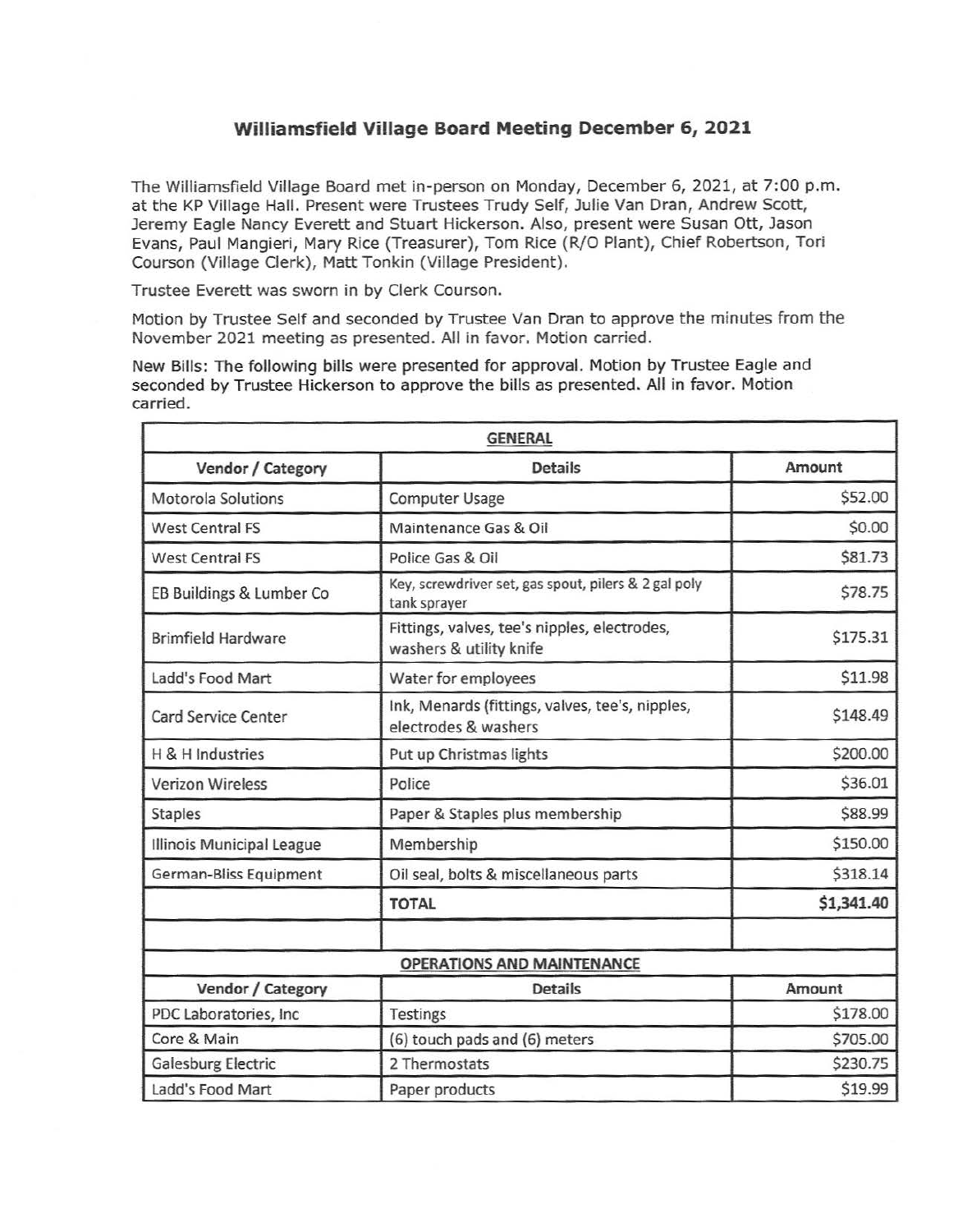| <b>Allegra Printing</b>        | 2500 water bill forms                       | \$392.54    |
|--------------------------------|---------------------------------------------|-------------|
|                                | <b>TOTAL</b>                                | \$1,526.28  |
|                                | WATER MAIN IMPROVEMENT - CURRENT PHASE      |             |
| Vendor / Category              | <b>Details</b>                              | Amount      |
| Bruner, Cooper & Zuck          | Water main improvement - Phase II           | \$15,455.27 |
|                                | <b>MOTOR FUEL TAX</b>                       |             |
| Rask Transportation, Inc.      | 21.88 T 1 1/8" Down from Valley and hauling |             |
|                                | MOTOR FUEL TAX - REBUILD ILLINOIS FUNDS     |             |
| Vendor / Category              | <b>Details</b>                              | Amount      |
| D & D Pavement Solutions, Inc. | Spray patch various areas throughout town   | \$2,900.00  |

Financial Statements: President Tonkin provided details on the review of financial statements, percent over and percent under for the month. All appeared in order and there were no concerns raised. Motion by Trustee Self and seconded by Trustee Hickerson to approve the financial statements. All in favor. Motion carried.

Public Comment: Paul Mangieri representing Jason Evans stated Jason is going to build a new enterprise in Williamsfield that will bring tax revenue and help beautify the downtown area with renovations to the building he purchased. Jason plans to open a gaming establishment that serves liquor; in order to do so he will have to obtain a liquor and gaming license in the Village. Paul Mangieri stated he is also from a small town and is excited to see the new business grow. President Tonkin stated he began reviewing the Village Ordinances to make sure everything is in line to approve the liquor and gaming license. Paul Mangieri plans to write a formal letter stating Jason's plans and he will be in touch Superintendent Tim Farquer was unable to attend the meeting as planned and President Tonkin shared his proposal regarding installing new solar panels that would potentially be installed where the Village leased farm ground is that provides income for the Village to support Doubet-Benjamin Park. The school would have to own the property that the solar panels are installed on and the property was willed to the Village with specific intentions. The Board has concerns with the loss in revenue, the specifications of the farm ground in the will, whether better more effective solar panels will be released, and the fact that any substantive change in the use of that land  $-$  including sale  $-$  would likely require a special public meeting. President Tonkin indicated he would provide this feedback to Superintendent Farquer that no decision can be made without more information.

Correspondence: Mediacom stated internet rates will increase, the Village's water testings increase, and a donation was received from Susan and Abby Ott for bricks from the disassembled bandstand.

Streets and Maintenance: Trustee Scott stated Andy Logsdon from Bruner, Cooper and Zuck met with Mark Niebuhr and they targeted reviewing the main storm drainage areas; Gale Street from downtown to drainage ditch toward Lions Drive, Kentucky Avenue and Elm Street (near the Powers property) and Pine Street (adjacent to the school parking lot). BCZ proposed a fixed fee of \$6000 for a stormwater study to assess drain issues and recommend solutions. Trustee Everett stated a GIS map of the Village will be purchased and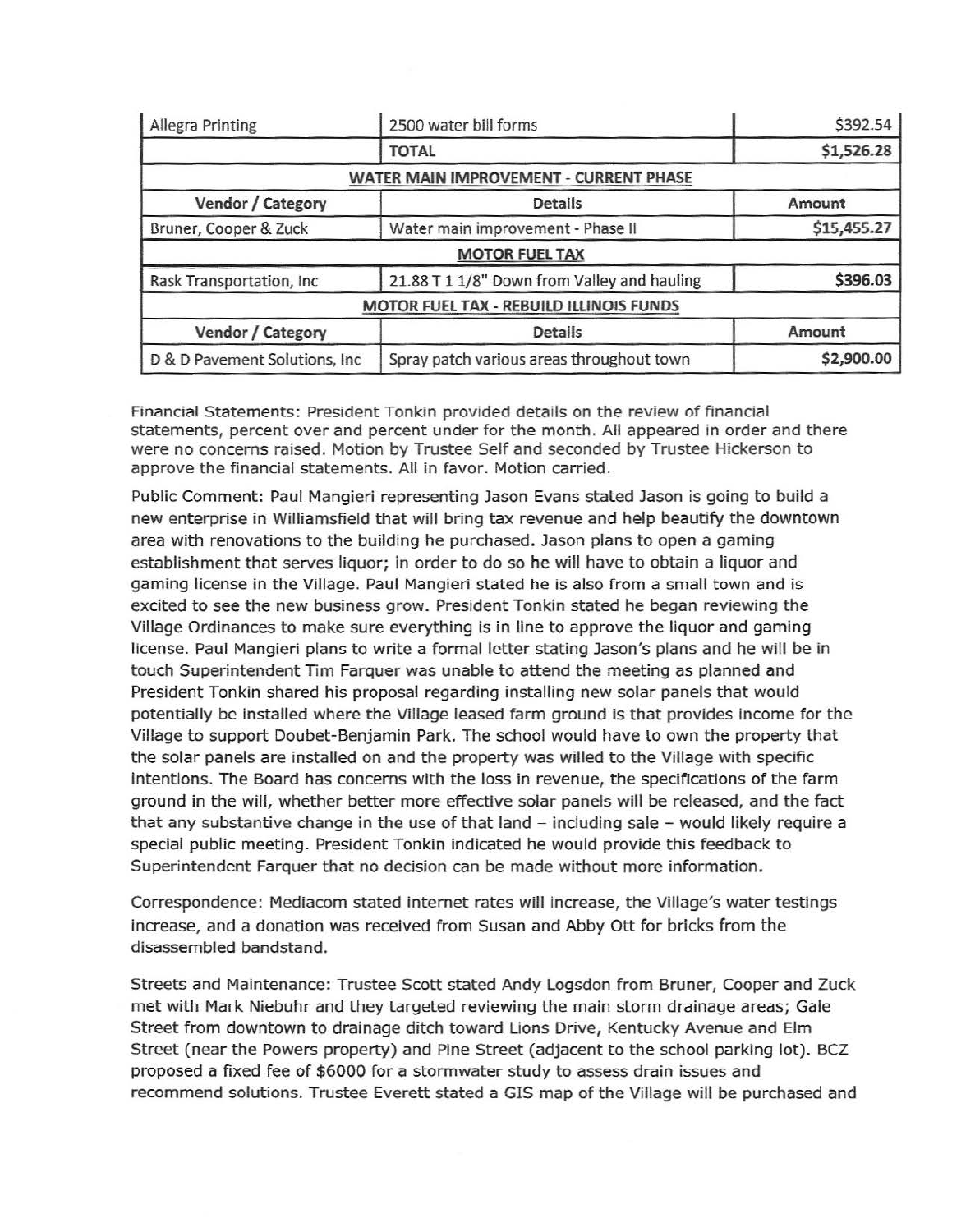they will record all elevations to determine water flow/drainage. Current pipes may need to be dug out to see what they are made of and what shape they are in. Trustee Scott took inventory on the Village's stop, speed children at play, stop for pedestrian etc signs that are faded and worn; he wondered if newer paint and reflective would help with traffic issues. Galesburg Sign and Lighting gave an estimate of \$6000 for replacement signs, poles and hardware; Trustee Everett stated that was a very reasonable price. The Board discussed the constant speeding issues and lack of stopping at the stop signs on Pine and Gale. Chief Robertson stated he issued an ordinance for failure to stop on Saturday; the Board is in agreement that a majority of the offences are before and after school and after ball games; a lot of the offenders are students, staff and parents. The Board suggested having a meeting with the school to express their concerns, possibly getting a crossing guard before and after school and a temporary stop sign right in front of the school for before and after school. Trustee Scott stated he priced the temporary speed bumps that were discussed at previous meetings and the bump will slow the driver down but then possibly begin to immediately accelerate. Trustee Scott stated the estimate to relocate the emergency siren from Veteran's Park to behind KP Hall is \$25,000; due to such a high cost, the Parks Association discussed leaving the siren where it is and build the pavilion closer to where the now disassembled bandstand was; they believe they can still pull electricity to the caboose from the siren and President Tonkin suggested pulling power from the nearest power pole. President Tonkin stated that some residents had suggested a cement floor for the pavilion so it can be turned into an ice-skating rink. With winter nearing, the maintenance department are going back to replacing water meters and repairing/replacing curb stops in front of houses and they need to purchase a tap and die tool for these repairs; Trustee Scott stated Mark and Don use a lot of their own tools and the Village should purchase frequently used tools to avoid them using their personal items. President Tonkin stated he would like them to list their frequently used tools and allow a monthly budget of \$500 a month for tool replacement. President Tonkin is in contact with Giselle (IWU) on the dates for the MAPPING meetings. Trustee Scott stated there has been complaints of residents burning leaves on the side of the streets which could possibly damage the newly oiled and chipped streets and burning leaves ditches can cause debris to build up in culverts and not allow proper water drainage; Clerk Courson will research the nuisance ordinance to see what is in place for burning.

| Accident - no injury   | Report on file                       |  |
|------------------------|--------------------------------------|--|
| (3) person down        | Medical                              |  |
| (3) alarm calls        | All of which were unfounded          |  |
| (3) 911 hang up        | Report on file/accidental            |  |
| (2) Fraud complaints   | Report on file                       |  |
| (1) Battery report     | Report on file                       |  |
| Check well             | No report-county handled             |  |
| Disturbance            | Report on file                       |  |
| <b>Burglary report</b> | Report done (prior incident October) |  |

Police Report: Chief Robertson stated he is working on unsightly properties. The following calls for service were handled by the police department for the month of November: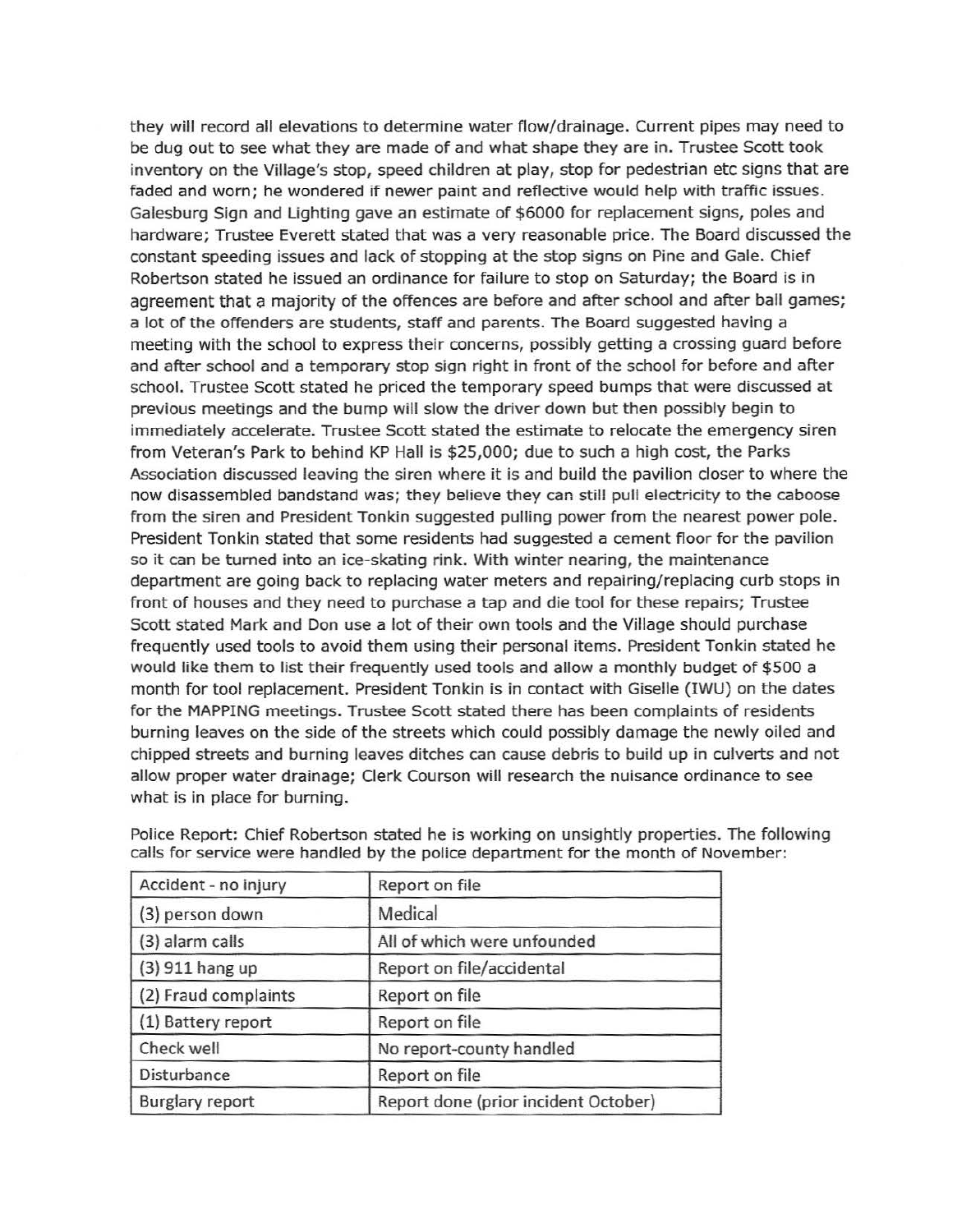## **CITATIONS ISSUED IN NOVEMBER**

| <b>Violations</b>           | <b>Citations</b> | <b>Warnings</b> |
|-----------------------------|------------------|-----------------|
| Seatbelt                    |                  |                 |
| Speeding                    |                  |                 |
| Disobeyed Stop Sign         |                  |                 |
| <b>Ordinance Violations</b> |                  |                 |
| Other                       |                  |                 |

Parks Report: Trustee Eagle stated the disc golf has been updated except the posts, the Parks Association did not feel comfortable spreading the chip in the north parking lot because it is so clean, it will spread out too far, there has been work done to the caboose, they are waiting on the electricity and a few patches on the roof, the inside will get updated once the electricity is installed, there will be no Christmas walk this year. Trustee Eagle will have Andy draw a map with the pavilion in the center of the park since the siren is not going to be relocated. Regarding installing a basketball/tennis court at Doubet-Benjamin Park; there is not a tennis court grant but there is a pickle ball court grant. President Tonkin stated he feels the court should have painted lines for multiple sports to make it multi-use to accommodate more people. Parks Association stated they would need to research having a dog park including the best location, they talked about planting a pine tree in Veteran's Park in the future to decorate for Christmas. Unfortunately, a lot of the bricks from the band stand were not salvageable and will not be used as a pathway or around a flower bed at Veteran's Park, they are hoping to splice power from the emergency siren; President Tonkin suggested the nearest power pole, the Veteran's Park sign is still on hold. They will not hold another meeting until February. President Tonkin stated the gazebo at Doubet-Benjamin Park looks great and stated residents have inquired about a public restroom at Veterans Park for future events held; one could possibly be installed on the back of KP Hall and be open only when needed.

Water Report: Tom Rice stated 3 of the 4 electric heaters are down in the RO Plant, parts are ordered to repair.

Covid Status: The Village received \$38.27 additional funds from the American Rescue Plan from unclaimed funds.

Old Business: The water infrastructure project is moving forward, President Tonkin stated Andy Logsdon from Bruner, Cooper and Zuck required a form to be filled out for !EPA; the next step will be to put bids out for materials and labor; material prices are much higher than when the budget was first built. Backhoe Joe and Courtright Construction will start the renovations to KP Hall in the very near future.

New Business: The Tax Levy Ordinance was presented to the Board with the normal 5% tax increase; Motion by Trustee Self and seconded by Trustee Hickerson to pass the Tax Levy Ordinance. All in favor. Motion Carried. President Tonkin contacted Knox County regarding parking spots and loading zone parking signs; they stated there are not any requirements